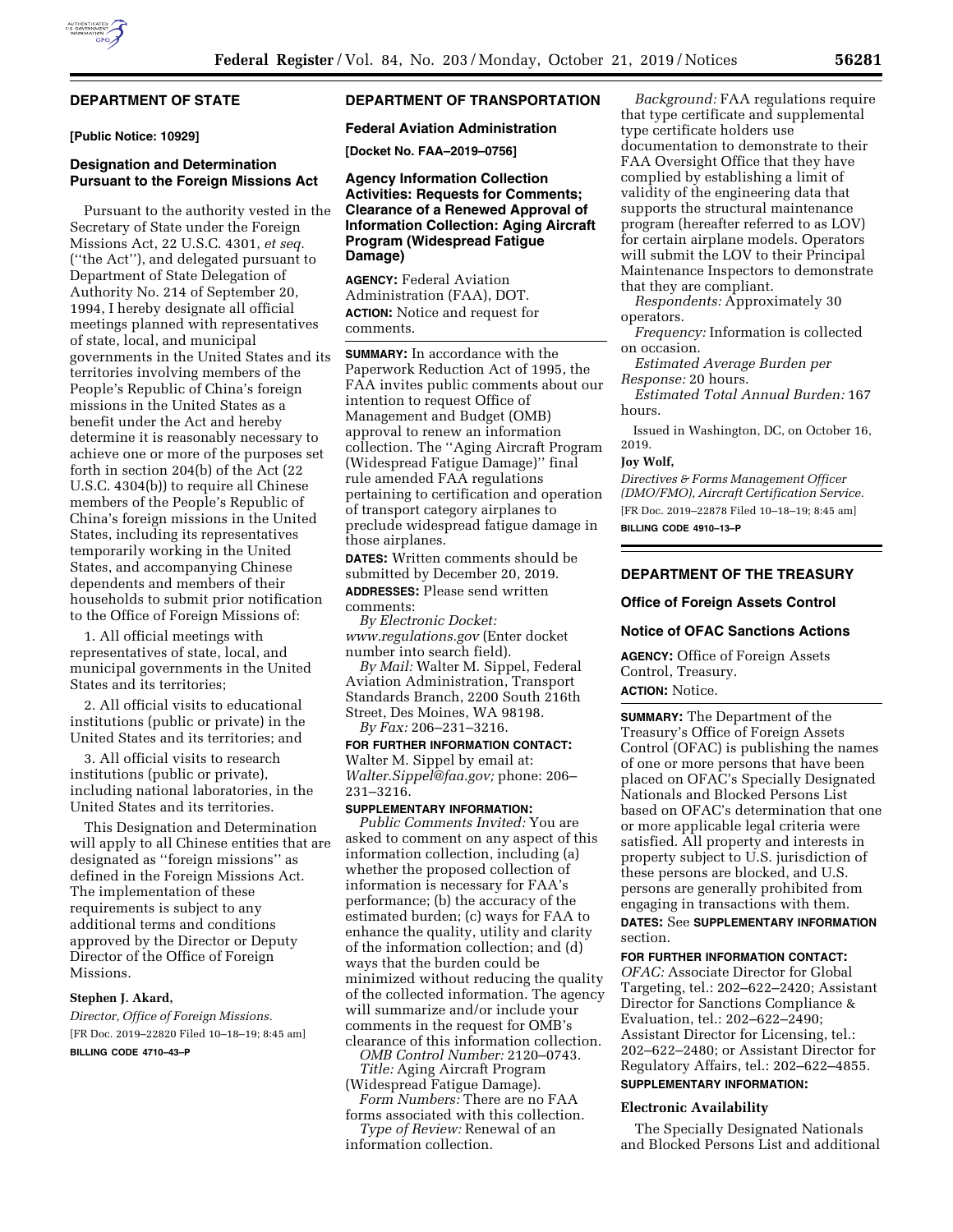information concerning OFAC sanctions programs are available on OFAC's website (*<https://www.treasury.gov/ofac>*).

## **Notice of OFAC Actions**

On September 17, 2019, OFAC determined that the property and interests in property subject to U.S. jurisdiction of the following persons are blocked under the relevant sanctions authority listed below.

## **Individuals**

1. RUBIO GONZALEZ, David Nicolas (Latin: RUBIO GONZÁLEZ, David Nicolás), Colombia; DOB 14 Apr 1987; nationality Colombia; Gender Male; Cedula No. 1015399085 (Colombia); Passport PE098803 (Colombia) expires 04 Jun 2024 (individual) [VENEZUELA– EO13850].

Designated pursuant to section 1(a)(ii) of Executive Order 13850 of November 1, 2018, ''Blocking Property of Additional Persons Contributing to the Situation in Venezuela'' (E.O. 13850), as amended by Executive Order 13857 of January 25, 2019, ''Taking Additional Steps To Address the National Emergency With Respect to Venezuela,'' (E.O. 13857) for being responsible for or complicit in, or having directly or indirectly engaged in, any transaction or series of transactions involving deceptive practices or corruption and the Government of Venezuela or projects or programs administered by the Government of Venezuela, or for being an immediate adult family member of such a person.

2. SAAB MORAN, Amir Luis, Barranquilla, Colombia; Miranda, Venezuela; DOB 29 Jul 1970; citizen Colombia; Gender Male; Cedula No. 72170020 (Colombia); alt. Cedula No. 24978833 (Venezuela); Passport PE135124 (Colombia) expires 23 Jun 2026 (individual) [VENEZUELA– EO13850].

Designated pursuant to section 1(a)(ii) of E.O. 13850, as amended by E.O. 13857, for being responsible for or complicit in, or having directly or indirectly engaged in, any transaction or series of transactions involving deceptive practices or corruption and the Government of Venezuela or projects or programs administered by the Government of Venezuela, or for being an immediate adult family member of such a person.

3. SAAB MORAN, Luis Alberto, Colombia; Rome, Italy; DOB 20 Dec 1976; POB Barranquilla, Colombia; citizen Italy; Gender Male; Cedula No. 72224947 (Colombia); Passport YA6688232 (Italy) expires 20 Oct 2024 (individual) [VENEZUELA–EO13850].

Designated pursuant to section 1(a)(ii) of E.O. 13850, as amended by E.O. 13857, for being responsible for or complicit in, or having directly or indirectly engaged in, any transaction or series of transactions involving deceptive practices or corruption and the Government of Venezuela or projects or programs administered by the Government of Venezuela, or for being an immediate adult family member of such a person.

### *Entities*

1. SAAB CERTAIN & COMPANIA S. EN C. (a.k.a. SAAB CERTAIN AND COMPANIA S. EN C.; a.k.a. SAAB CERTAIN Y COMPANIA S. EN C.), Cr 43 B No 80—59, Barranquilla, Atlantico, Colombia; NIT # 9000798817 (Colombia) [VENEZUELA–EO13850].

Designated pursuant to section  $1(a)(iv)$  of E.O. 13850, as amended by E.O. 13857, for being owned or controlled by, or having acted or purported to act for or on behalf of, directly or indirectly, SAAB MORAN, Alex Nain, a person whose property and interests in property are blocked pursuant to E.O. 13850, as amended by E.O. 13857.

2. CORPORACION ACS TRADING S.A.S. (Latin: CORPORACIÓN ACS TRADING S.A.S.), Calle 103 A No. 16 90, Apto. 603, Bogota, DC, Colombia; NIT #9004848078 (Colombia) [VENEZUELA–EO13850].

Designated pursuant to section  $1(a)(iv)$  of E.O. 13850, as amended by E.O. 13857, for being owned or controlled by, or having acted or purported to act for or on behalf of, directly or indirectly, RUBIO GONZALEZ, David Nicolas, a person whose property and interests in property are blocked pursuant to E.O. 13850, as amended by E.O. 13857.

3. DIMACO TECHNOLOGY, S.A., Panama City, Panama; Folio Mercantil No. 844226 (Panama) [VENEZUELA– EO13850].

Designated pursuant to section  $1(a)(iv)$  of E.O. 13850, as amended by E.O. 13857, for being owned or controlled by, or having acted or purported to act for or on behalf of, directly or indirectly, RUBIO GONZALEZ, David Nicolas, a person whose property and interests in property are blocked pursuant to E.O. 13850, as amended by E.O. 13857.

4. GLOBAL DE TEXTILES ANDINO S.A.S., CR 46 67 5, Barranquilla, Atlantico, Colombia; NIT #9005980294 (Colombia) [VENEZUELA–EO13850].

Designated pursuant to section  $1(a)(iv)$  of E.O. 13850, as amended by E.O. 13857, for being owned or controlled by, or having acted or

purported to act for or on behalf of, directly or indirectly, RUBIO GONZALEZ, David Nicolas, a person whose property and interests in property are blocked pursuant to E.O. 13850, as amended by E.O. 13857.

5. FUNDACION VENEDIG, Panama City, Panama; Identification Number 36102 (Panama) [VENEZUELA– EO13850].

Designated pursuant to section  $1(a)(iv)$  of E.O. 13850, as amended by E.O. 13857, for being owned or controlled by, or having acted or purported to act for or on behalf of, directly or indirectly, SAAB MORAN, Amir Luis, a person whose property and interests in property are blocked pursuant to E.O. 13850, as amended by E.O. 13857.

6. INVERSIONES RODIME S.A., Panama; Folio Mercantil No. 364300 (Panama) [VENEZUELA–EO13850].

Designated pursuant to section 1(a)(iv) of E.O. 13850, as amended by E.O. 13857, for being owned or controlled by, or having acted or purported to act for or on behalf of, directly or indirectly, SAAB MORAN, Amir Luis, a person whose property and interests in property are blocked pursuant to E.O. 13850, as amended by E.O. 13857.

7. SAAFARTEX ZONA FRANCA SAS (a.k.a. COLLECTION CONCEPT S.A.; a.k.a. SAAFARTEX INT. S.A.; a.k.a. SAAFARTEX INTERNATIONAL ZONA FRANCA BARRANQUILLA S.A.; a.k.a. ''COCO S.A.''), CL 70 No 41–114 Of 101, Barranquilla, Atlantico, Colombia; NIT #9002257729 (Colombia) [VENEZUELA–EO13850].

Designated pursuant to section 1(a)(iv) of E.O. 13850, as amended by E.O. 13857, for being owned or controlled by, or having acted or purported to act for or on behalf of, directly or indirectly, SAAB MORAN, Amir Luis, a person whose property and interests in property are blocked pursuant to E.O. 13850, as amended by E.O. 13857.

8. VENEDIG CAPITAL S.A.S. (a.k.a. SAABF & COMPANIA S.C.A.; a.k.a. SAABF AND COMPANIA S.C.A.; a.k.a. SAABF Y COMPANIA S.C.A.), CR 53 No 82–86 Of 410, Barranquilla, Atlantico, Colombia; NIT #9002697181 (Colombia) [VENEZUELA–EO13850].

Designated pursuant to section  $1(a)(iv)$  of E.O. 13850, as amended by E.O. 13857, for being owned or controlled by, or having acted or purported to act for or on behalf of, directly or indirectly, SAAB MORAN, Amir Luis, a person whose property and interests in property are blocked pursuant to E.O. 13850, as amended by E.O. 13857.